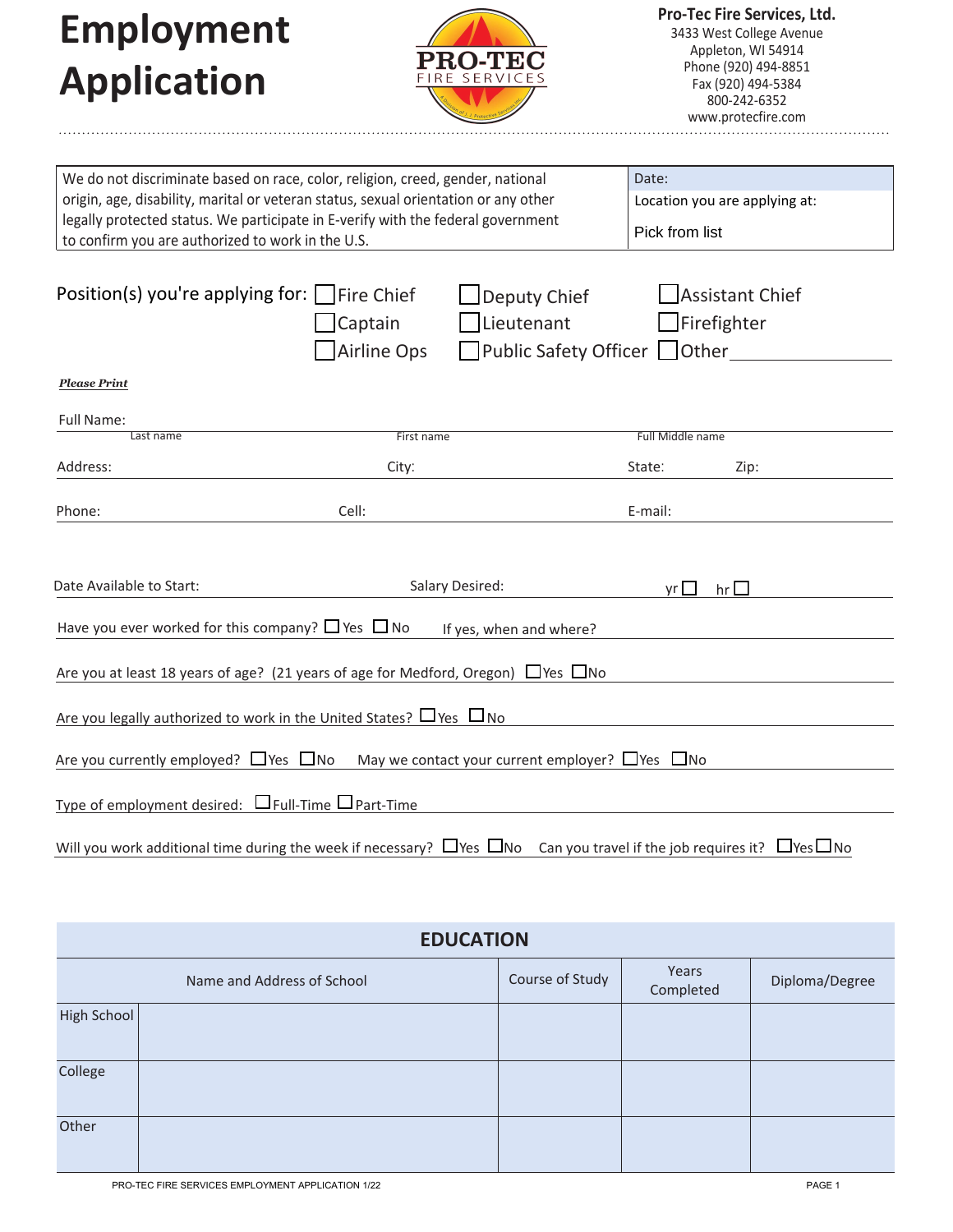| <b>EMPLOYMENT EXPERIENCE</b><br>Begin with your most recent job and list all employers for the last seven (7) years, including part-time.<br>If there are gaps in employment (receiving unemployment, education, etc.) use lines below work history to explain each gap. |                                                                                                                                                                                                                                     |                                                                                                                       |        |                                                                                                                                                                                                                                     |
|--------------------------------------------------------------------------------------------------------------------------------------------------------------------------------------------------------------------------------------------------------------------------|-------------------------------------------------------------------------------------------------------------------------------------------------------------------------------------------------------------------------------------|-----------------------------------------------------------------------------------------------------------------------|--------|-------------------------------------------------------------------------------------------------------------------------------------------------------------------------------------------------------------------------------------|
|                                                                                                                                                                                                                                                                          |                                                                                                                                                                                                                                     |                                                                                                                       |        |                                                                                                                                                                                                                                     |
| <b>Company Name:</b>                                                                                                                                                                                                                                                     | and the contract of the contract of the contract of <b>Address:</b> Address: A second the contract of the contract of                                                                                                               |                                                                                                                       |        |                                                                                                                                                                                                                                     |
| City:                                                                                                                                                                                                                                                                    | <u> 1989 - Johann Barbara, martxa amerikan personal (</u>                                                                                                                                                                           | State: <u>International Contract of the State of</u>                                                                  |        | <b>Zip:</b> The contract of the contract of the contract of the contract of the contract of the contract of the contract of the contract of the contract of the contract of the contract of the contract of the contract of the con |
|                                                                                                                                                                                                                                                                          | <b>Phone:</b> Phone: Phone: Phone: Phone: Phone: Phone: Phone: Phone: Phone: Phone: Phone: Phone: Phone: Phone: Phone: Phone: Phone: Phone: Phone: Phone: Phone: Phone: Phone: Phone: Phone: Phone: Phone: Phone: Phone: Phone: Pho |                                                                                                                       |        | <b>Title:</b> The contract of the contract of the contract of the contract of the contract of the contract of the contract of the contract of the contract of the contract of the contract of the contract of the contract of the c |
| Responsibilities:                                                                                                                                                                                                                                                        | <u> 1989 - Johann Stein, marwolaethau a bhann an t-Amhain an t-Amhain an t-Amhain an t-Amhain an t-Amhain an t-A</u>                                                                                                                |                                                                                                                       |        |                                                                                                                                                                                                                                     |
|                                                                                                                                                                                                                                                                          |                                                                                                                                                                                                                                     |                                                                                                                       |        |                                                                                                                                                                                                                                     |
|                                                                                                                                                                                                                                                                          | Starting Title: The Contract of the Contract of the Contract of the Contract of the Contract of the Contract of the Contract of the Contract of the Contract of the Contract of the Contract of the Contract of the Contract o      |                                                                                                                       |        | Ending Title: Ending Title:                                                                                                                                                                                                         |
| Reason for Leaving:                                                                                                                                                                                                                                                      |                                                                                                                                                                                                                                     | <u> 1989 - An Dùbhlachd ann an Dùbhlachd ann an Dùbhlachd ann an Dùbhlachd ann an Dùbhlachd ann an Dùbhlachd ann </u> |        |                                                                                                                                                                                                                                     |
|                                                                                                                                                                                                                                                                          |                                                                                                                                                                                                                                     |                                                                                                                       |        |                                                                                                                                                                                                                                     |
|                                                                                                                                                                                                                                                                          | May we contact this employer for a reference? $\Box$ Yes $\Box$ No                                                                                                                                                                  |                                                                                                                       |        |                                                                                                                                                                                                                                     |
|                                                                                                                                                                                                                                                                          |                                                                                                                                                                                                                                     |                                                                                                                       |        |                                                                                                                                                                                                                                     |
|                                                                                                                                                                                                                                                                          |                                                                                                                                                                                                                                     |                                                                                                                       |        | <b>Company Name:</b> Company Name: Address: Address: Address: Address: Address: Address: 2007 2008 2009 2012 2013 2014 2014 2015 2016 2017 2018 2019 2017 2017 2018 2017 2017 2018 2017 2017 2017 2017 2017 2017 2017 2018 2017 201 |
|                                                                                                                                                                                                                                                                          |                                                                                                                                                                                                                                     | State: The Commission of the Commission of the Commission of the Commission of the Commission of the Commission       |        | Zip: 2001                                                                                                                                                                                                                           |
|                                                                                                                                                                                                                                                                          | Phone: Supervisor: Supervisor:                                                                                                                                                                                                      |                                                                                                                       |        | Title: The contract of the contract of the contract of the contract of the contract of the contract of the contract of the contract of the contract of the contract of the contract of the contract of the contract of the con      |
| Responsibilities:                                                                                                                                                                                                                                                        |                                                                                                                                                                                                                                     |                                                                                                                       |        |                                                                                                                                                                                                                                     |
|                                                                                                                                                                                                                                                                          |                                                                                                                                                                                                                                     |                                                                                                                       |        |                                                                                                                                                                                                                                     |
|                                                                                                                                                                                                                                                                          | Starting Title: <u>Starting Title:</u>                                                                                                                                                                                              |                                                                                                                       |        | Ending Title: Ending Title:                                                                                                                                                                                                         |
| Reason for Leaving:                                                                                                                                                                                                                                                      |                                                                                                                                                                                                                                     |                                                                                                                       |        |                                                                                                                                                                                                                                     |
|                                                                                                                                                                                                                                                                          | May we contact this employer for a reference? $\Box$ Yes $\Box$ No                                                                                                                                                                  |                                                                                                                       |        |                                                                                                                                                                                                                                     |
| Dates of Employment: From ____________                                                                                                                                                                                                                                   | To                                                                                                                                                                                                                                  |                                                                                                                       |        |                                                                                                                                                                                                                                     |
| Company Name:                                                                                                                                                                                                                                                            |                                                                                                                                                                                                                                     | Address:                                                                                                              |        |                                                                                                                                                                                                                                     |
| City:                                                                                                                                                                                                                                                                    | State:                                                                                                                                                                                                                              |                                                                                                                       |        | Zip:                                                                                                                                                                                                                                |
| Phone:                                                                                                                                                                                                                                                                   | Supervisor:                                                                                                                                                                                                                         |                                                                                                                       | Title: |                                                                                                                                                                                                                                     |
| Responsibilities:                                                                                                                                                                                                                                                        |                                                                                                                                                                                                                                     |                                                                                                                       |        |                                                                                                                                                                                                                                     |
|                                                                                                                                                                                                                                                                          |                                                                                                                                                                                                                                     |                                                                                                                       |        |                                                                                                                                                                                                                                     |
| <b>Starting Title:</b>                                                                                                                                                                                                                                                   |                                                                                                                                                                                                                                     | <b>Ending Title:</b>                                                                                                  |        |                                                                                                                                                                                                                                     |
| Reason for Leaving:                                                                                                                                                                                                                                                      |                                                                                                                                                                                                                                     |                                                                                                                       |        |                                                                                                                                                                                                                                     |
|                                                                                                                                                                                                                                                                          |                                                                                                                                                                                                                                     |                                                                                                                       |        |                                                                                                                                                                                                                                     |
|                                                                                                                                                                                                                                                                          | May we contact this employer for a reference? $\Box$ Yes $\Box$ No                                                                                                                                                                  |                                                                                                                       |        |                                                                                                                                                                                                                                     |
| <b>Employment Gaps:</b>                                                                                                                                                                                                                                                  |                                                                                                                                                                                                                                     |                                                                                                                       |        |                                                                                                                                                                                                                                     |